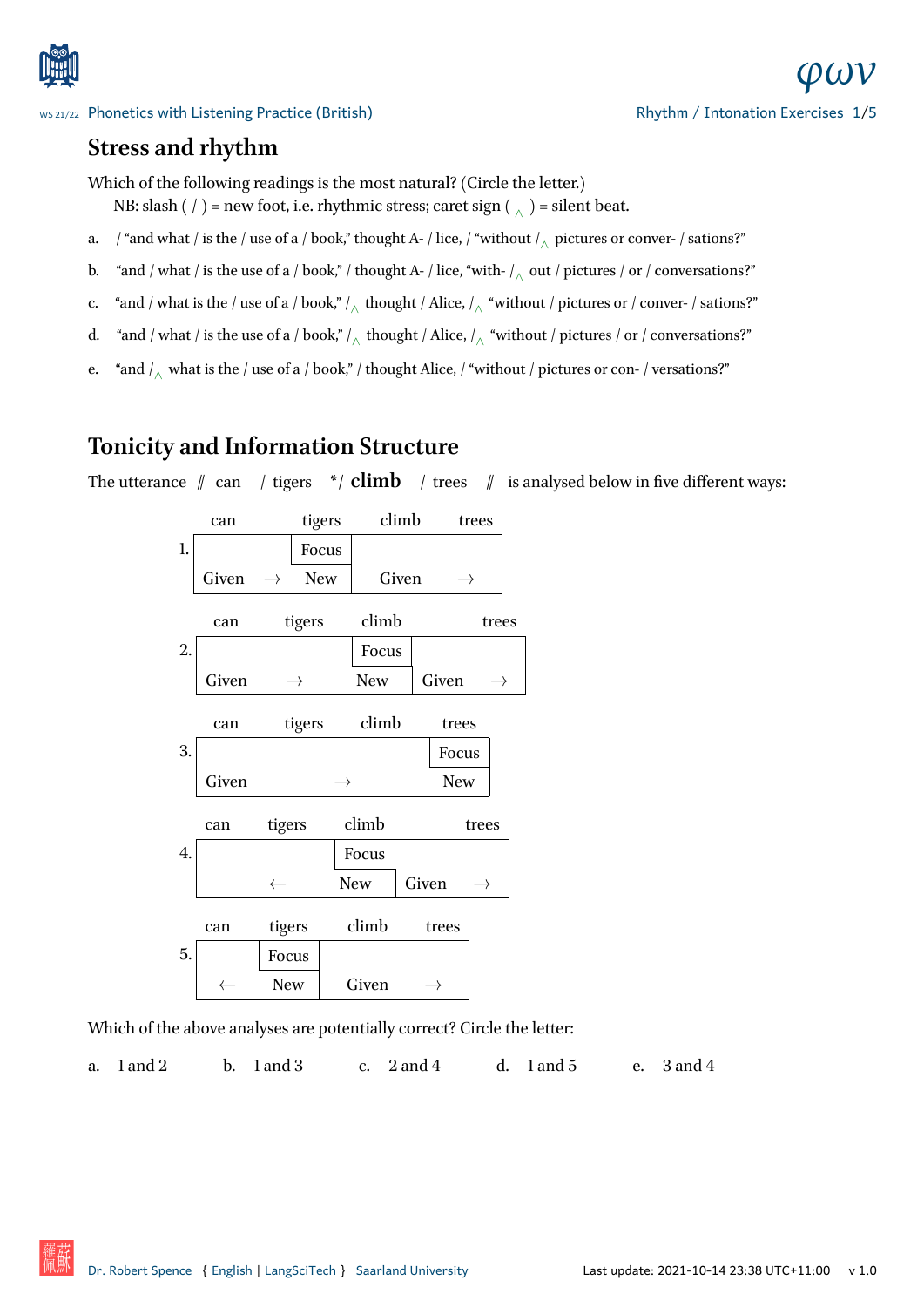

WS 21/22 Phonetics with Listening Practice (British)

## **Listening exercise on English intonation: tone**

Please circle either **a** or **b**:

**1.**Which of the following two utterances expresses 'reservation' (= 'Vorbehalte'; 'réserves, doutes')?

**a b**

**2.** Which of the following two utterances expresses 'reassurance' (= 'Beruhigung', 'réconfort')?

**a b**

**3.** Which of the following two utterances is more 'polite' ('höflich'; 'poli')?

**a b**

**4.** Which of the following two utterances sounds 'impatient' ('ungeduldig'; 'impatient')?

**a b**

**5.** Which of the following two utterances sounds 'unfinished' ('unvollendet'; 'inachevé')?

**a b**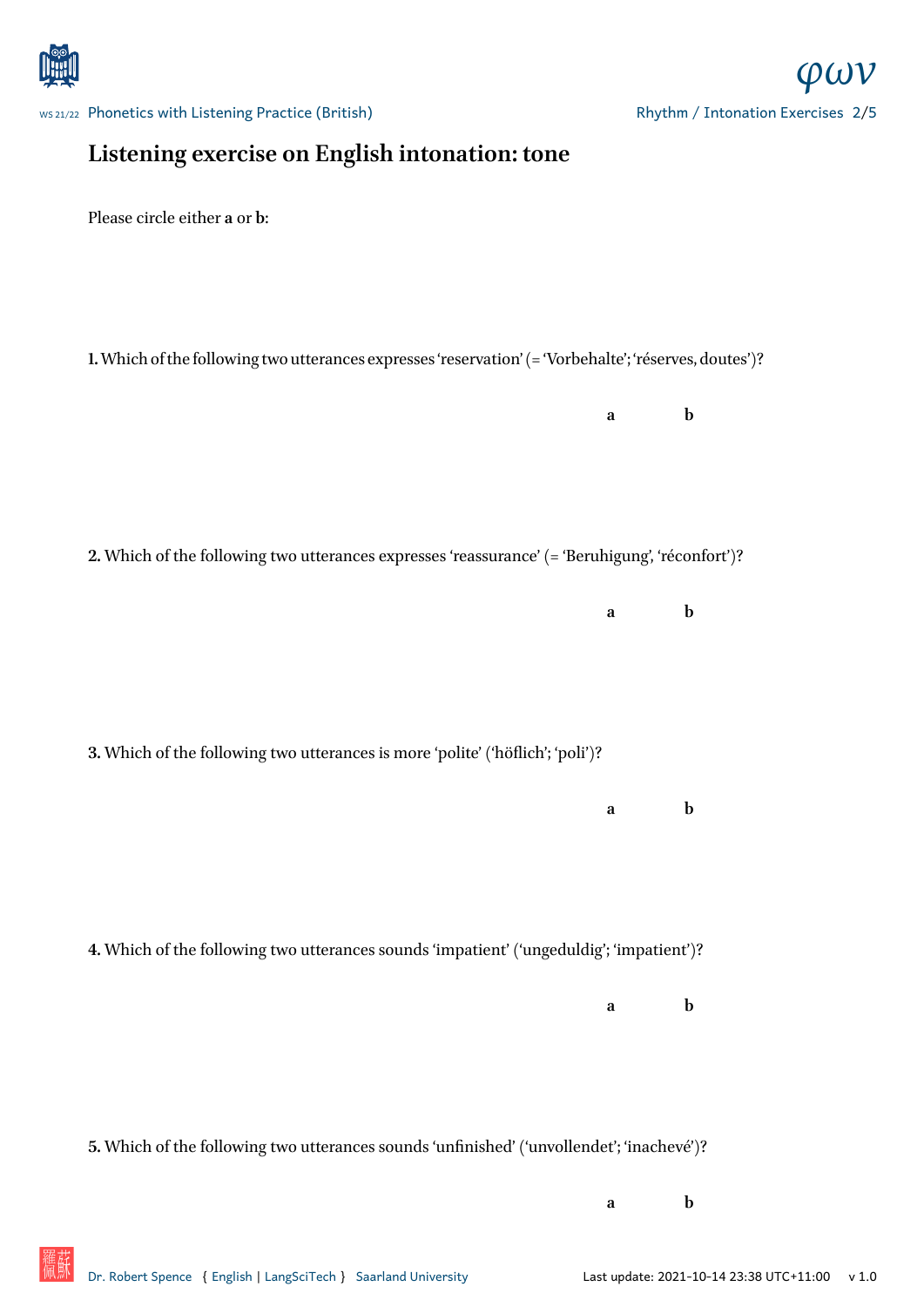

# **The example utterances, as spoken**

1. a. 
$$
\mathbb{I}_{.1} \wedge \text{it's } / \text{ very ef. } \ast / \text{ficient } / \mathbb{I}
$$

1. b. 
$$
\|\cdot\|_4 \wedge \text{it's } / \text{very ef.}
$$

2. a. 
$$
\|\cdot\|_{1. \wedge}
$$
 They'll / soon be \*/ here

2. b. 
$$
\mathbb{I}_{.3} \wedge \text{They'll } / \text{ soon be } \frac{1}{7} \text{ here } \mathbb{I}
$$

3. a. 
$$
\| \cdot \|_{1}
$$
. What's the  $\ast / \text{ time } \|$ 

3. b. 
$$
\iint_{2}^{1}
$$
 What's the \*/ time  $\|$ 

4. a. 
$$
\qquad \qquad \mathbb{Z}
$$
 Are you \*/ satisfied  $\|$ 

4. b. 
$$
\qquad \qquad \frac{1}{\#_1 \text{ Area you *}} \text{ satisfied } \#
$$

5. a. 
$$
\mathbb{I}_{2}
$$
 Did you play \*/ tennis  $\mathbb{I}_{1, \wedge}$  or \*/ golf

5. b. //.2. Did you play \*/ tennis //2. *<sup>∧</sup>* or \*/ golf //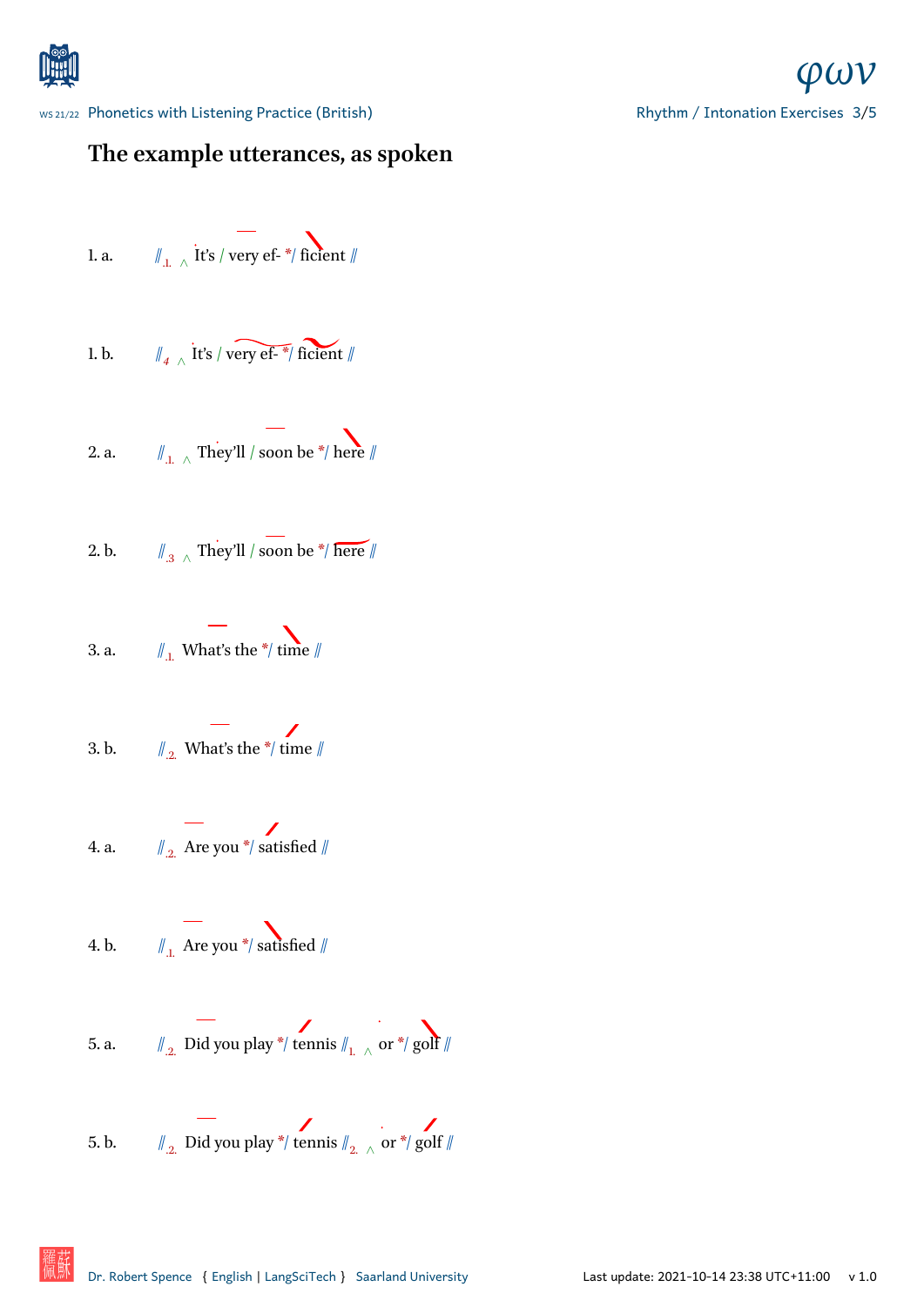

### **Primary Tone**

[1\) Which of the following utterances impl](http://www.spence.saar.de/courses/phoneticswithlistening/)ies a closed (rather than an open) set of options? (Circle the letter.)



2) Which of the following utterances is more tentative, deferential, or polite? (Circle the letter.)

a.  $\mathbb{Z}_2$  what's the \*/ <u>time</u>  $\mathbb{Z}$ 

b.  $\mathbb{Z}_{1}$  what's the \*/ <u>time</u>  $\mathbb{Z}_{2}$ 

3) Which of the following utterances sounds less like a command, and more like an invitation?

- a.  $\int_{.3}$  Tell me / what you \*/ **saw**  $\int$
- b.  $\| \cdot \|_{1}$ . Tell me / what you \*/ **saw** //

4) Which of the following utterances has the most normal tone sequence for a hypotactic (Nebensatz plus Hauptsatz) construction?

- a. //4. *<sup>∧</sup>* if we / don't \*/ **hurr**y we're //.1. going to be \*/ **late** //
- b. //.3 *<sup>∧</sup>* if we / don't \*/ **hurr**y we're //.1. going to be \*/ **late** //
- c. //.1. *<sup>∧</sup>* if we / don't \*/ **hurr**y we're //.1. going to be \*/ **late** //